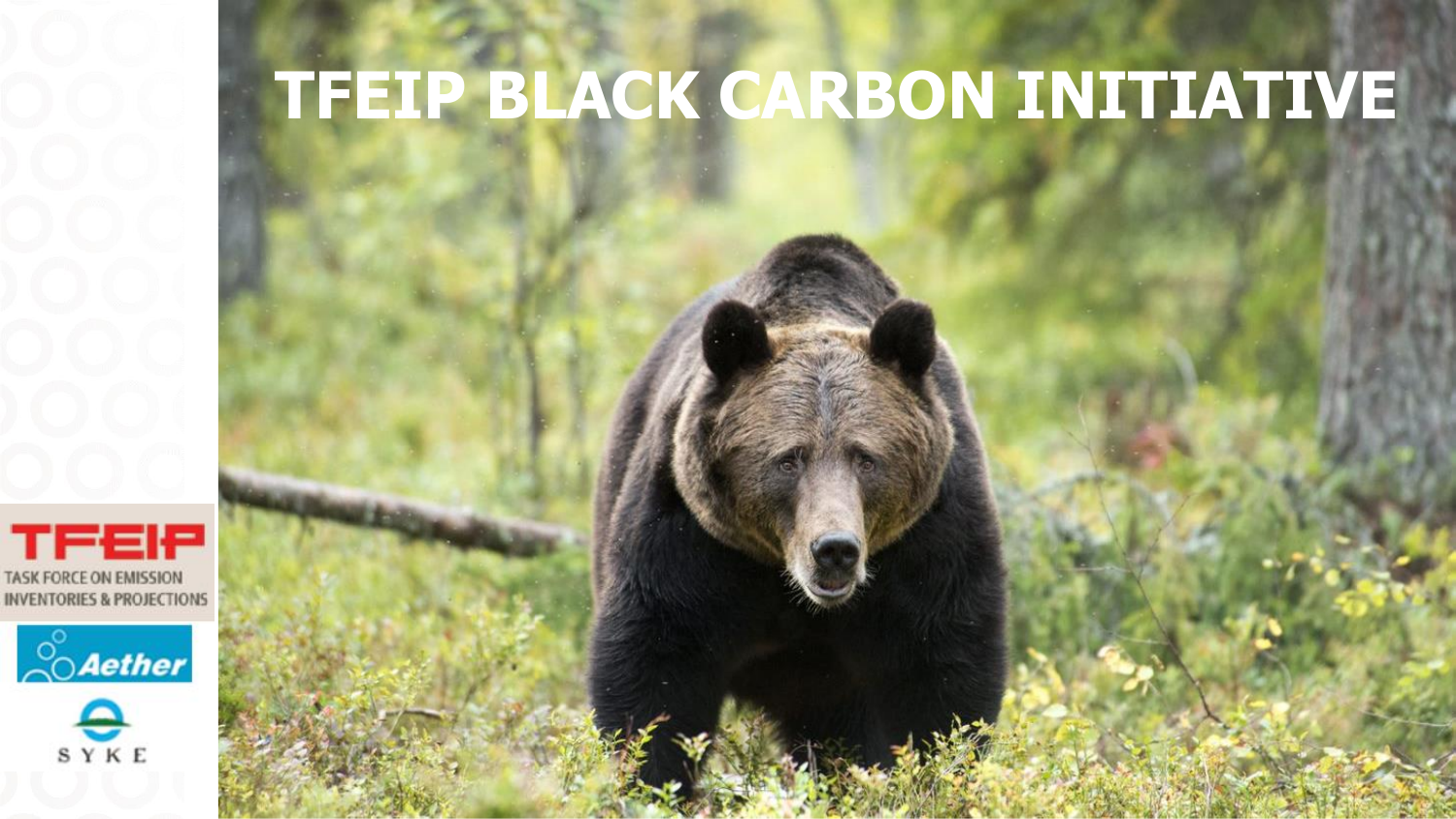# **TFEIP Black Carbon WG**

### TFEIP 2019 Annual Meeting TFEIP Work Plan 2020-2021 EMEP Steering Body Sept 2019







**CHECK and define** 1) **GUIDEBOOK current** methods, identify gaps/improvement needs.

- 2) SUPPORT inclusion of BC in a revised Gothenburg Protocol
- 3) COOPERATE with experts and international bodies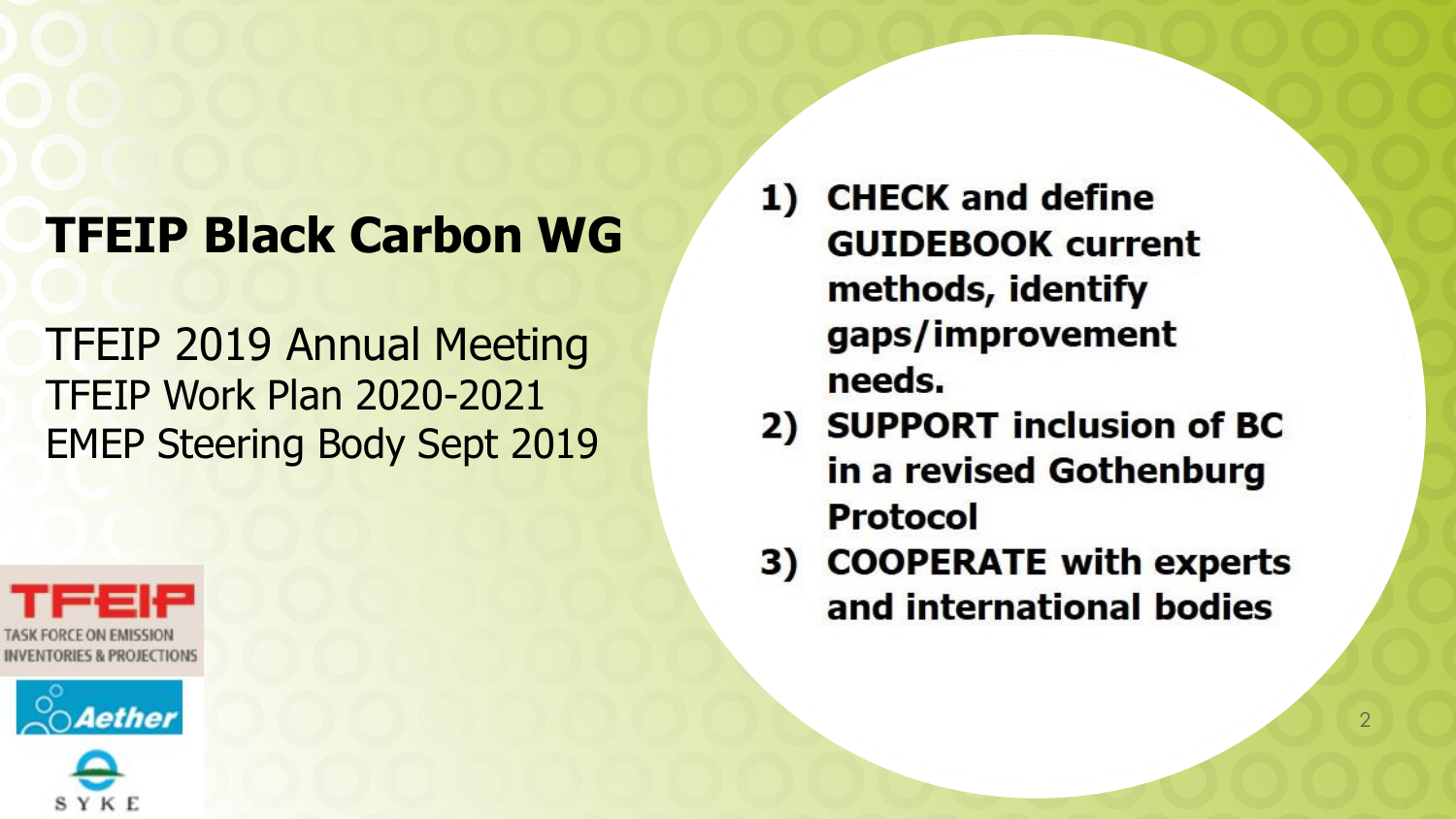# **Voluntary work by 15 TFEIP Experts in checking current EFs** Feb-May 2020

### Classification of measurement method

Petzold et al. 2013 https://nilu.brage.unit.no/nilu-xmlui/bitstream/handle/11250/2384208/acp-13-8365-2013.pdf?sequence=3

EC elemental carbon eBC equivalent BC rBC refractory BC Un unknown

Assessment for improvement needs Teleconferences





**Remaining issues** (11May2020) Some references and documentation Support to IPCC on SLCF methodologies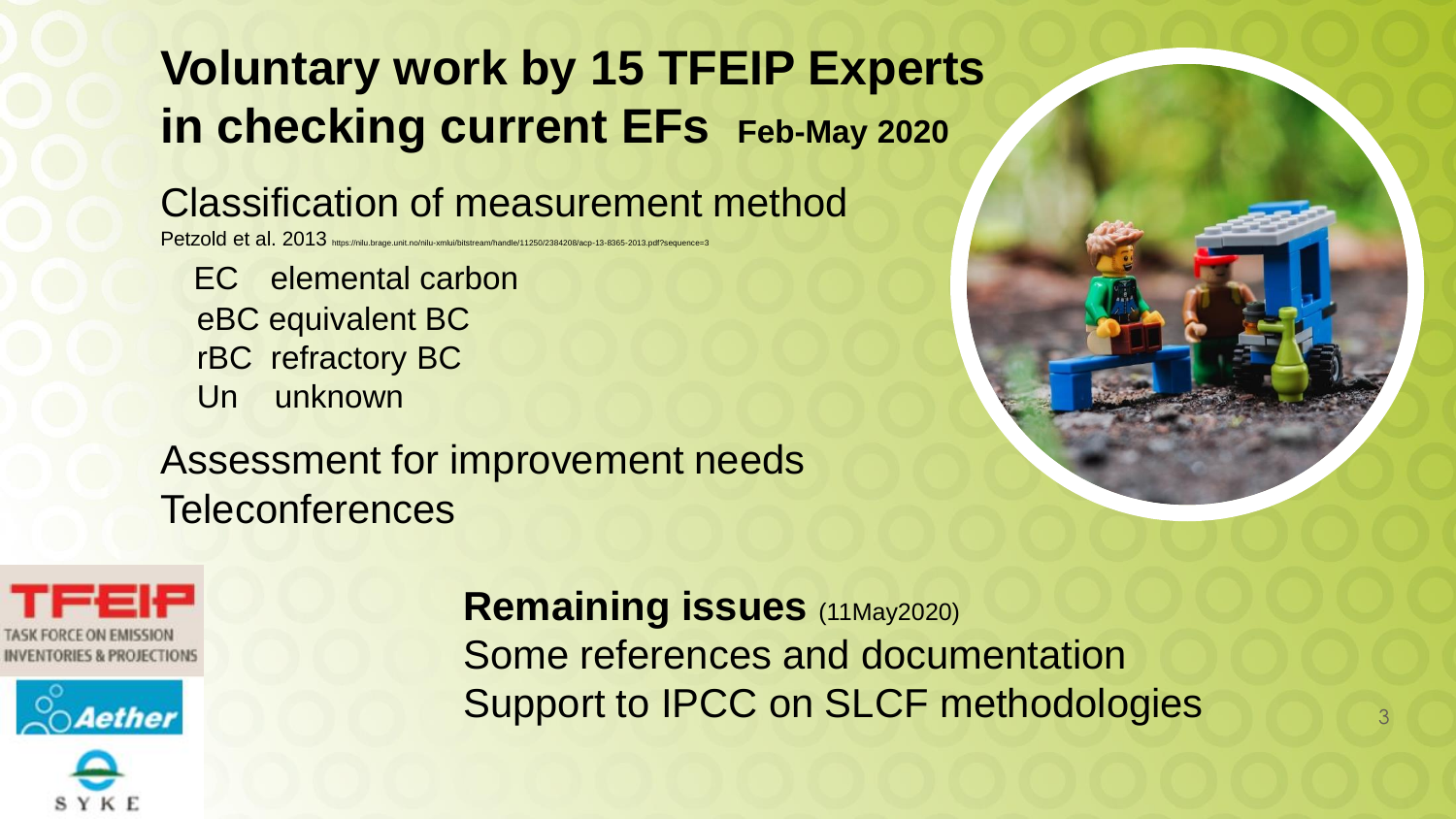## **Conclusions from Expert Teams' Work (1/2)**

- >100 unique values, based on 26 references many old/outdated (up to 40 yrs, 1988- 2011)
- Out of unique values checked >>90% represent EC
- Unit % $PM_{2.5}$ some %TSP/%PM, g/fuel





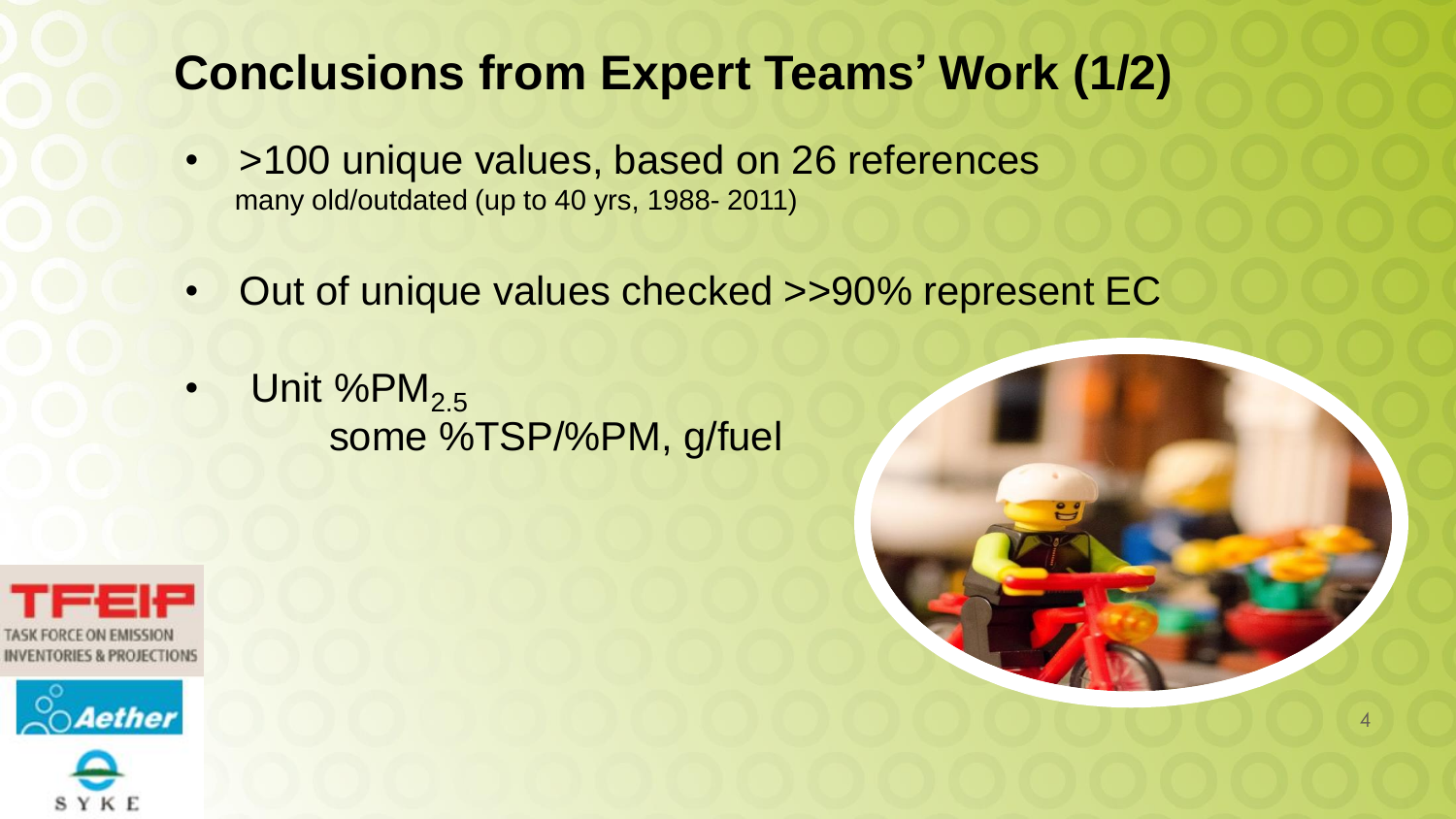# **Conclusions from Expert Teams' Work (2/2)**

### **Improvement needs**

- Representativeness in EMEP area, e.g. measurements in China, Africa
- Old references, literature studies to catch up new data/fill in missing data (e.g. energy, some new data available for small combustion)
- Harmonise presentation, incl. classification EC/eBC/rBC/Un
- Clarify/improve of method





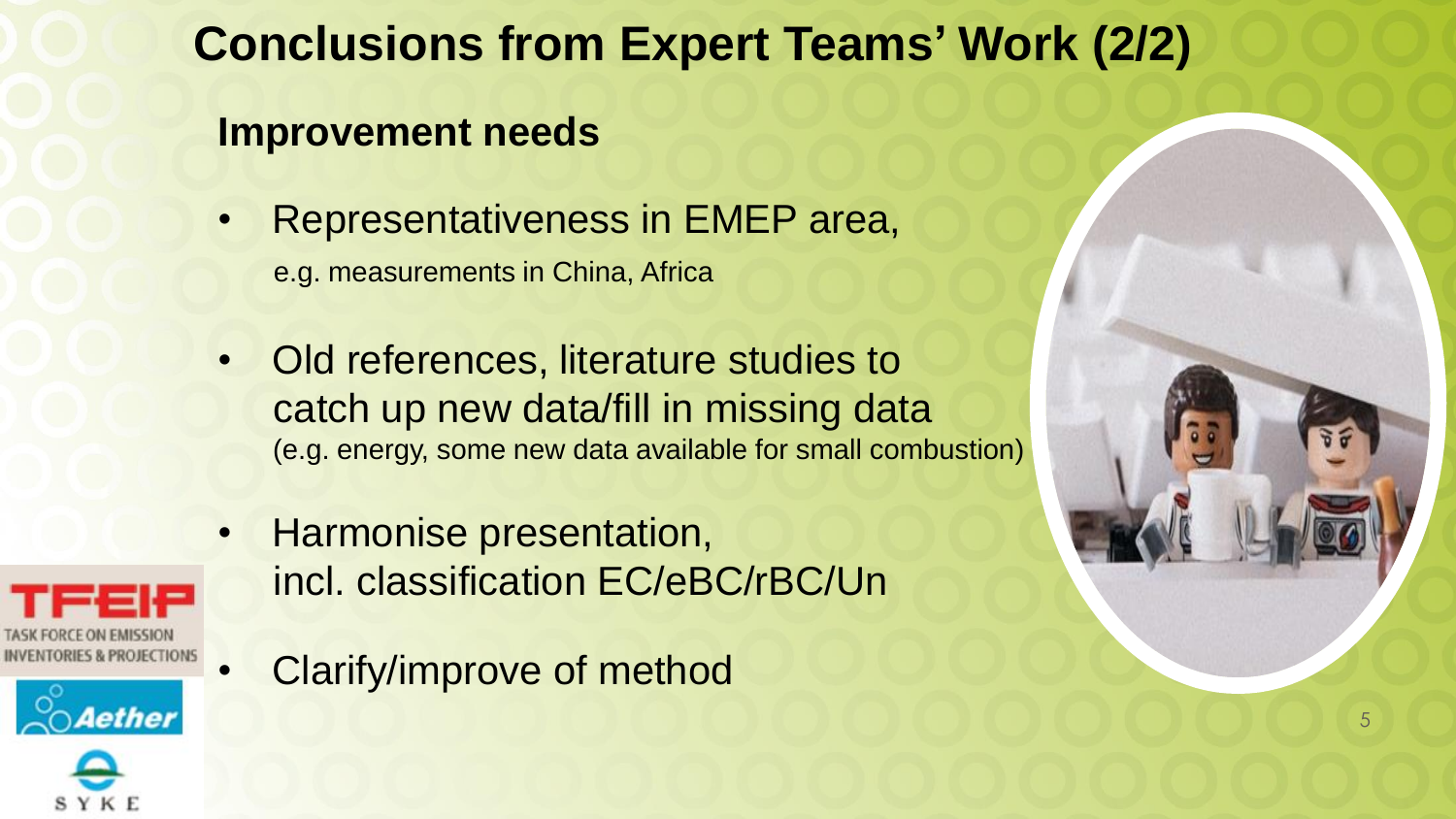# **ITEMS FOR DISCUSSION 14.5.2020 TFEIP BC Session**

#### • **Presentation of material in the Guidebook**

A more common structure in the annexes/Footnotes in EF tables? Classification into EC/eBC/rBC/Un

#### • **Improvement**

*Voluntary contribution to GB improvement?* (as in addition to current checks)

#### *Prioritizing updates, common rules?*

e.g. age of references, key sources where missing/old references…

Already identified sector specific improvement needs… 1A1/1A2/1B: thorough literature review 1A3: cold climate impact on BC, old vehicles, hybrid vehicles, urban/rural driving conditions navigation fuel change in the Arctic (HFO) 1A4: update of old/check for representativeness for EMEP

#### *Funding?*



#### Possibilities for funding of thorough literature studies/bigger projects

### • **Support to IPCC SLCF**

Voluntary contribution to provide IPCC information on:

- o EMEP/EEA GB update needs (BC, Sox, Nox, NMVOC, CO, NH3, PM2.5
- o Applicability of GB methods in developing countries

6